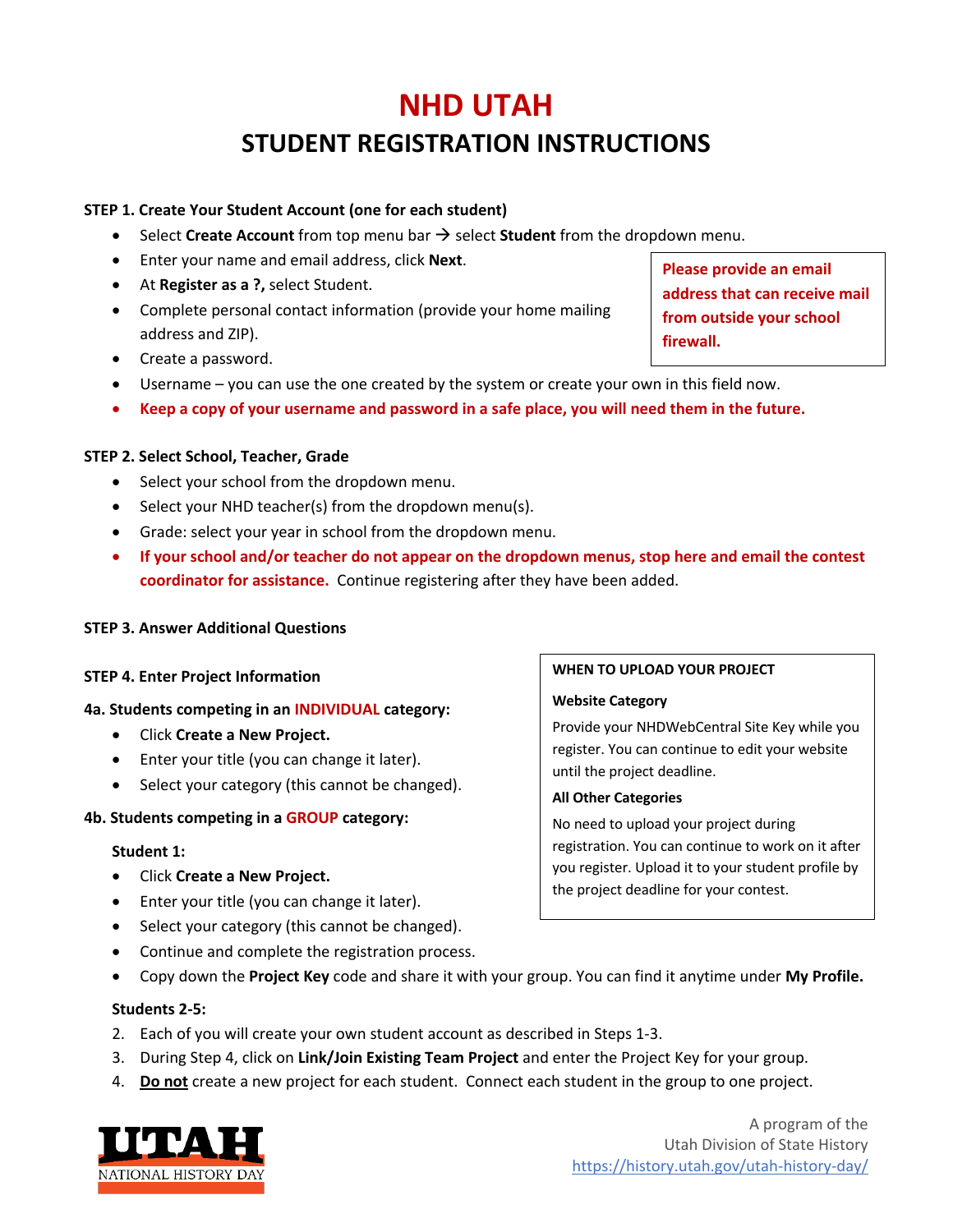#### **4c. All Students: Review Your Information**

• Correct any errors before moving on. Please use proper spelling and capitalization. We will generate the contest program directly from your registration.

#### **STEP 5. Agree to Permissions and Waivers**

- **Students** *and parents* must agree to NHD permissions and waivers. A copy is included here for your records.
- Click **Continue**  $\rightarrow$  arrive at **Account Created**  $\rightarrow$  click **Go To Main Page.**

#### **STEP 6. You'll Know Your Registration is Complete When:**

- On the **Students Main/Welcome Students** tab you'll see two green banners that say **Account Created** and **Waivers Accepted**. You must be logged in to your student account to see them.
- You'll receive a **Registration Complete** email from **NoReply@zfairs.com** (check your spam folder). This email goes to the address you provided in the Student Email field when you registered.

### **NHD STUDENT PERMISSIONS AND WAIVERS (copy for your records)**

Please note that you must agree to the following authorizations in order to complete online registration and compete at National History Day contests at all levels. If you have further questions, please contact your contest coordinator.

#### **Students will need a parent/guardian to agree to the authorizations and waivers below.**

I affirm that the entry submitted for competition was researched and developed during this school year. I have read the National History Day Rule Book and contest registration materials regarding policies governing student behavior and will conform to these rules. I understand that violation of these rules may result in the disqualification of my entry. I accept the decision of the judges as final. I have reviewed and understand the information presented above and acknowledge that my participation in National History Day is conditioned on my agreement with the terms and conditions outlined herein. I further understand that selecting "Yes" for each agreement and creating an account shall have the same force of law as my original signature and that I am not obligated in any way to make such agreement, except as a prerequisite to my participation in this program.

#### $\Box$  Yes, I agree

By indicating yes below, I agree to indemnify and hold harmless National History Day, Inc., its affiliate programs, and its staff, trustees and sponsors, for any personal injuries or property damages arising out of my child's participation in the National History Day Contest. I also understand that by agreeing, I am certifying that my child understands what is involved in participation, and that I have freely and voluntarily allowed my child to participate and hereby agree to assume and accept any and all risks associated with his/her participation in the National History Day Contest.

#### $\Box$  Yes, I agree

I give National History Day, Inc., its affiliate programs, and its partners the unlimited right to use the voice and/or image of me and/or my child for publicity, and/or in documentaries, or other education materials and media, including online. I also give National History Day, Inc., and its affiliate programs the right to use images of me/my child's project for teaching and example purposes, including online. If I choose "No," I acknowledge that NHD contest coordinators will do their best to ensure that I and/or my child is not photographed. However, due to the number of participants at the contest this cannot be guaranteed. I am aware that I must remove myself and/or my child from group photography situations, and if necessary, speak to the photographer/media to request that I and/or my child not be photographed.

 $\Box$  Yes, I agree  $\Box$  No, I don't agree. Please explain: